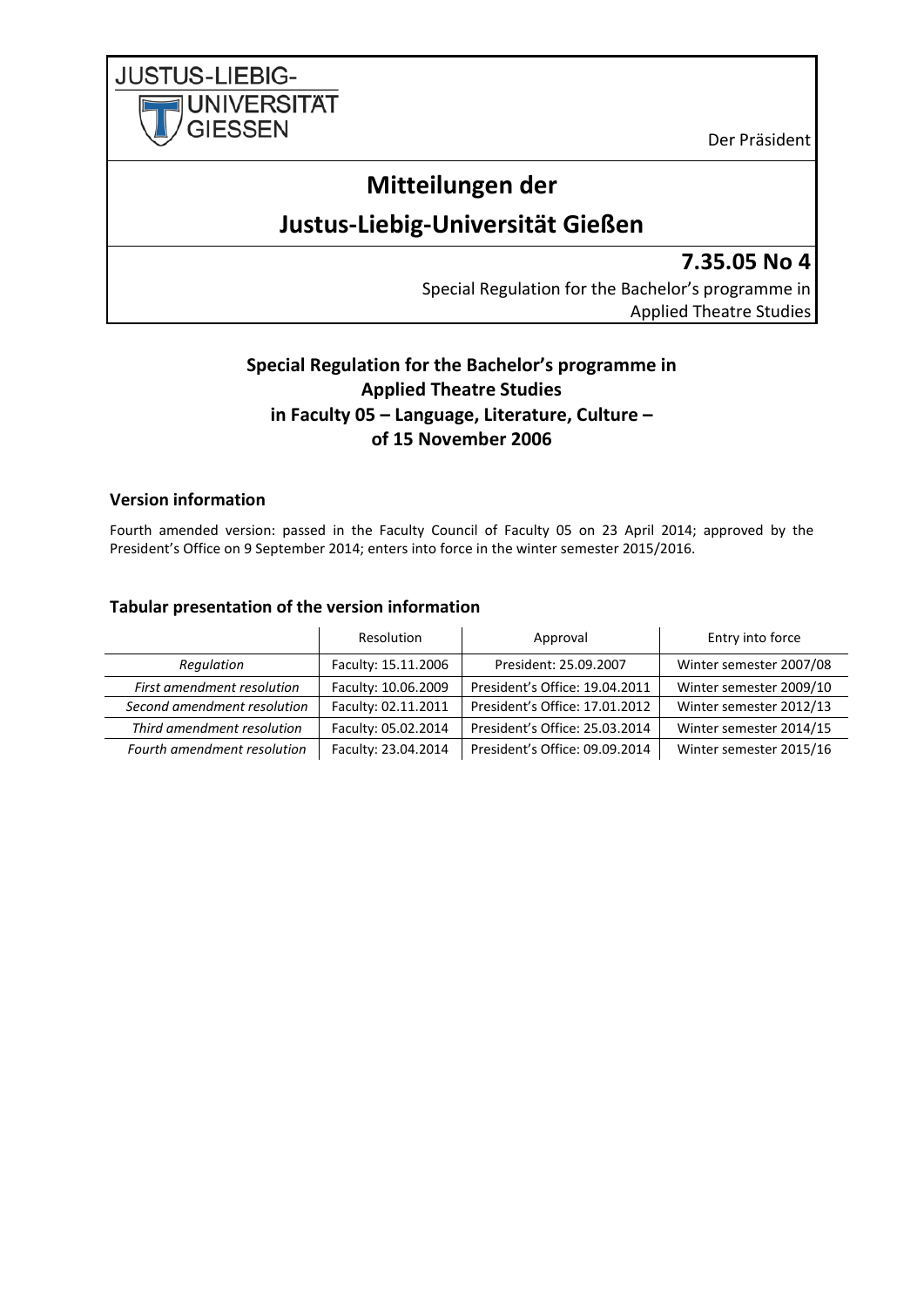| Special Regulation for the Bachelor's programme in | 7.35.05 No 4 | p. 2 |  |
|----------------------------------------------------|--------------|------|--|
| Applied Theatre Studies                            |              |      |  |

#### **Contents**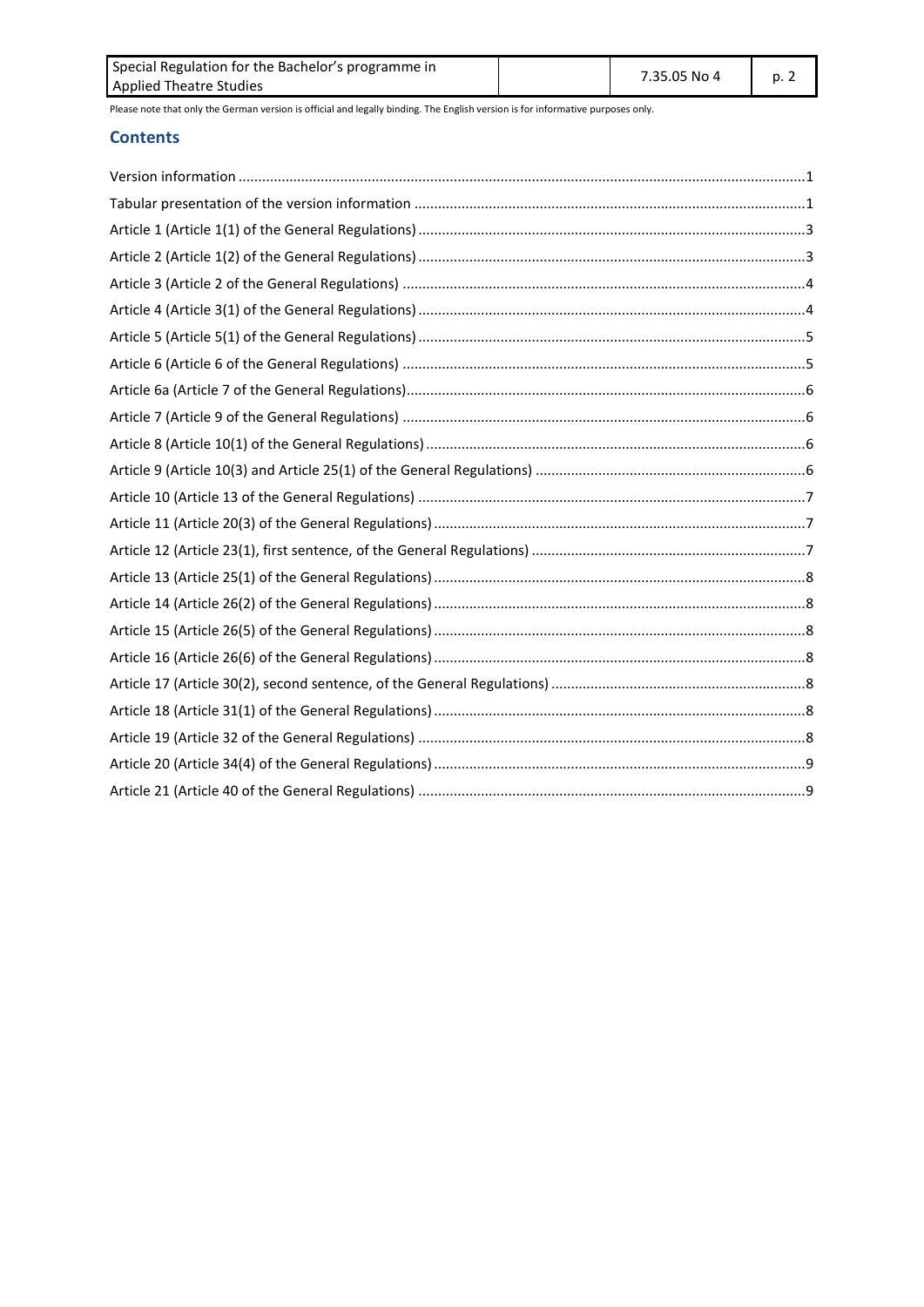| Special Regulation for the Bachelor's programme in | 7.35.05 No 4 | p. 3 |  |
|----------------------------------------------------|--------------|------|--|
| <b>Applied Theatre Studies</b>                     |              |      |  |

Supplementing the General Regulations for modular and multi-stage study programmes (AllB) at JLU of 21 July 2004 (Official Gazette p. 2154), Faculty 05 – Language, Literature, Culture of Justus Liebig University Giessen has approved the following Special Regulation.

## <span id="page-2-0"></span>**Article 1 (Article 1(1) of the General Regulations)**

(1) The Bachelor's study programme in Applied Theatre Studies leads to a first professional qualification (degree). The BA in Applied Theatre Studies lasts six semesters. It is not possible to study part time for a Bachelor's degree in Applied Theatre Studies.

(2) In addition to Applied Theatre Studies, the following subjects form part of the Bachelor's study programme in Applied Theatre Studies:

- a) German Studies (Faculty 05);
- b) English Studies (Faculty 05);
- c) Romance Studies (Faculty 05);
- d) Slavonic Studies (Faculty 05);
- e) Classical Studies (Faculty 04);
- f) Art History (Faculty 04);
- g) Music (Faculty 03);
- h) Philosophy (Faculty 04);
- i) Sociology (Faculty 03).

The Institute for Applied Theatre Studies is also a member of the Hessian Theatre Academy's study network. If appropriate, module components may be completed at the partner institutions of the Hessian Theatre Academy. The relevant module coordinators shall decide on the matter of recognition.

(3) The subjects listed in Article 1(2) provide modules or module components for the Bachelor's study programme in Applied Theatre Studies. Rules governing the selection of these modules or module components are stipulated in Annex 1. The Institute for Applied Theatre Studies has oversight of all modules. A staff table is used to announce that the module will run; it will be displayed at least four weeks before the module begins.

Further details are clarified in the following annexes:

Annex 1 (Programme structure, combinations)

Annex 2 (Module descriptions)

- Annex 3 (Work Experience Regulation)
- <span id="page-2-1"></span>Annex 4 (Admission requirements)

#### **Article 2 (Article 1(2) of the General Regulations)**

The aim of the study programme is to acquaint students with drama theory and practice and to equip them to reflect, from both the theoretical and practical points of view, on theatre arts and processes and their cultural, thought development and social context. Basic principles, functions, aesthetics and historical forms of theatrical performance and related arts are researched and tried out both in theory and as practical drama work. The intention is for students to be equipped to work independently on both prescribed and freely chosen tasks in practice and in theory and to determine their own specialisations in the course of their studies. In Applied Theatre Studies the relationship between theory and practice is understood as being that theory develops from artistic practice and practice is stimulated by theory. Successful completion of the Bachelor's programme indicates that examinees have acquired the specialist artistic and theoretical knowledge needed to progress to professional practice, appreciate the intricacies of the subject and have the ability to work in accordance with academic and artistic methods.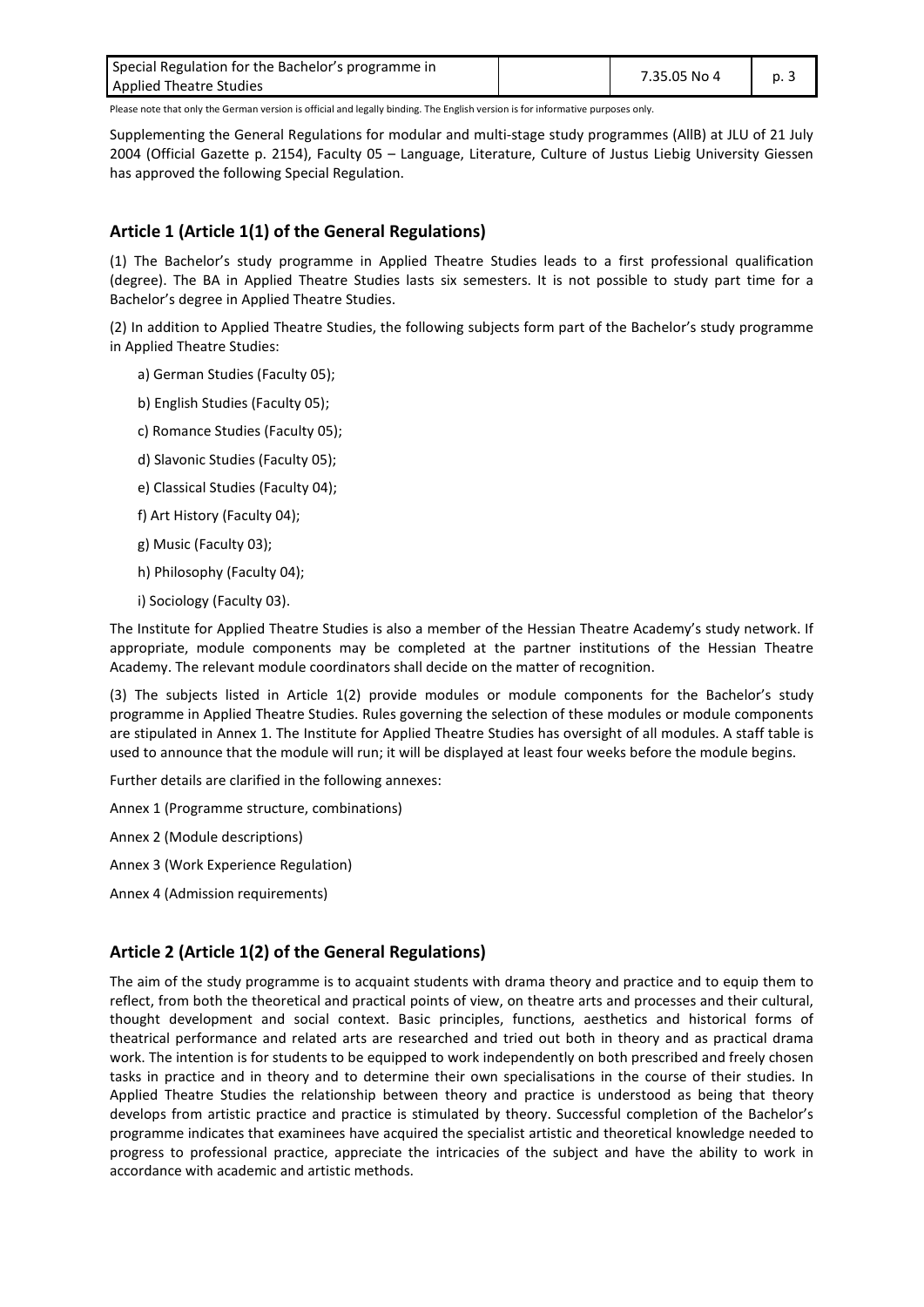| Special Regulation for the Bachelor's programme in | 7.35.05 No 4 |  |  |
|----------------------------------------------------|--------------|--|--|
| <b>Applied Theatre Studies</b>                     |              |  |  |

#### <span id="page-3-0"></span>**Article 3 (Article 2 of the General Regulations)**

On successful completion of the study programme, Faculty 05 - Language, Literature, Culture of Justus Liebig University Giessen shall award the degree of *Bachelor of Arts* (BA).

#### <span id="page-3-1"></span>**Article 4 (Article 3(1) of the General Regulations)**

(1) Admission to the study programme is dependent on applicants providing evidence of special knowledge and abilities and their apparent ability to complete the Bachelor's programme in Applied Theatre Studies successfully, also from the artistic point of view. An aptitude test is used to determine the required artistic ability.

(2) Depending on individual gifting and prior training, appropriate account may be taken of the following features and abilities in the aptitude test:

The ability to find artistic forms of expression that suggest above-average creative potential and sense of design; the ability to use literary, dramatic and non-dramatic, musical and audio-visual material (including sound and movement material) to develop and present their own artistic strategies; willingness to observe their own and others' artistic productions from different perspectives, to reflect on them appropriately and to communicate this orally and in writing; media skills, i.e. technical skills, understanding and interest.

(3) For the purpose of preparing and conducting the aptitude test, the Examination Board shall form an admission committee comprising:

- eight professors. The Chair of the Examination Board (paragraph 5) shall chair the committee. The following shall be appointed to the committee: two professors from the Institute for Applied Theatre Studies and one professor from each of German Studies, Art History and Music and from each of the Institutes for English Studies, Romance Studies and Slavonic Studies.

Associates of the Hessian Theatre Academy may take part.

- two research associates from the Institute of Applied Theatre Studies.

(4) The aptitude test shall be taken in three parts. In the first part of the test, the applicant shall present a portfolio of his or her own work; the second part of the test consists of a written examination and the third part of an oral examination.

(5) Applicants must apply to Justus Liebig University Giessen to register for the test; they must apply to take the artistic aptitude test via the online portal of the Institute of Applied Theatre Studies. The relevant deadlines are also announced there at the start of each year. The Chair of the Examination Board invites all applicants who have registered online and meet the other requirements for admission to the study programme to take the aptitude test and informs them of the conditions for the test. At the same time, they are asked to submit the following documents: a tabular curriculum vitae, an explanation of why they are applying and, if relevant, a reasoned recommendation. These documents should indicate applicants' personal relationship to drama, literature and art as well as to cultural and social process in general, their preferences and aversions and their positive and negative experiences of the performing arts. The portfolio should contain two or three pieces of artistic work prepared by the applicant on topics of his or her own choosing (e.g. drafts or documentation of drama productions, performances, audio work, video recordings, spatial, sound or video installations, own texts, production notes, model of a stage set or similar items) and possibly one or two short reviews of performing arts productions. A statement with the following wording is also required: *"I give my assurance that the material in the portfolio is my own work."*

(6) The documents submitted must be evaluated first (first part of the test). Applicants who have passed the first part of the test will be invited to the second part. If, on this basis, an applicant cannot be invited to the second part of the test, the Chair of the Examination Board shall inform him/her of this fact.

(7) The second part of the test begins with a written examination and continues with an oral examination.

(7.1.) The written examination lasts three hours. It takes place for all applicants for one admission date at the same time and has the same topic for all applicants; examinees may be required, for example, to write an analytical essay following a life performance or following the showing of an excerpt from a video recording or a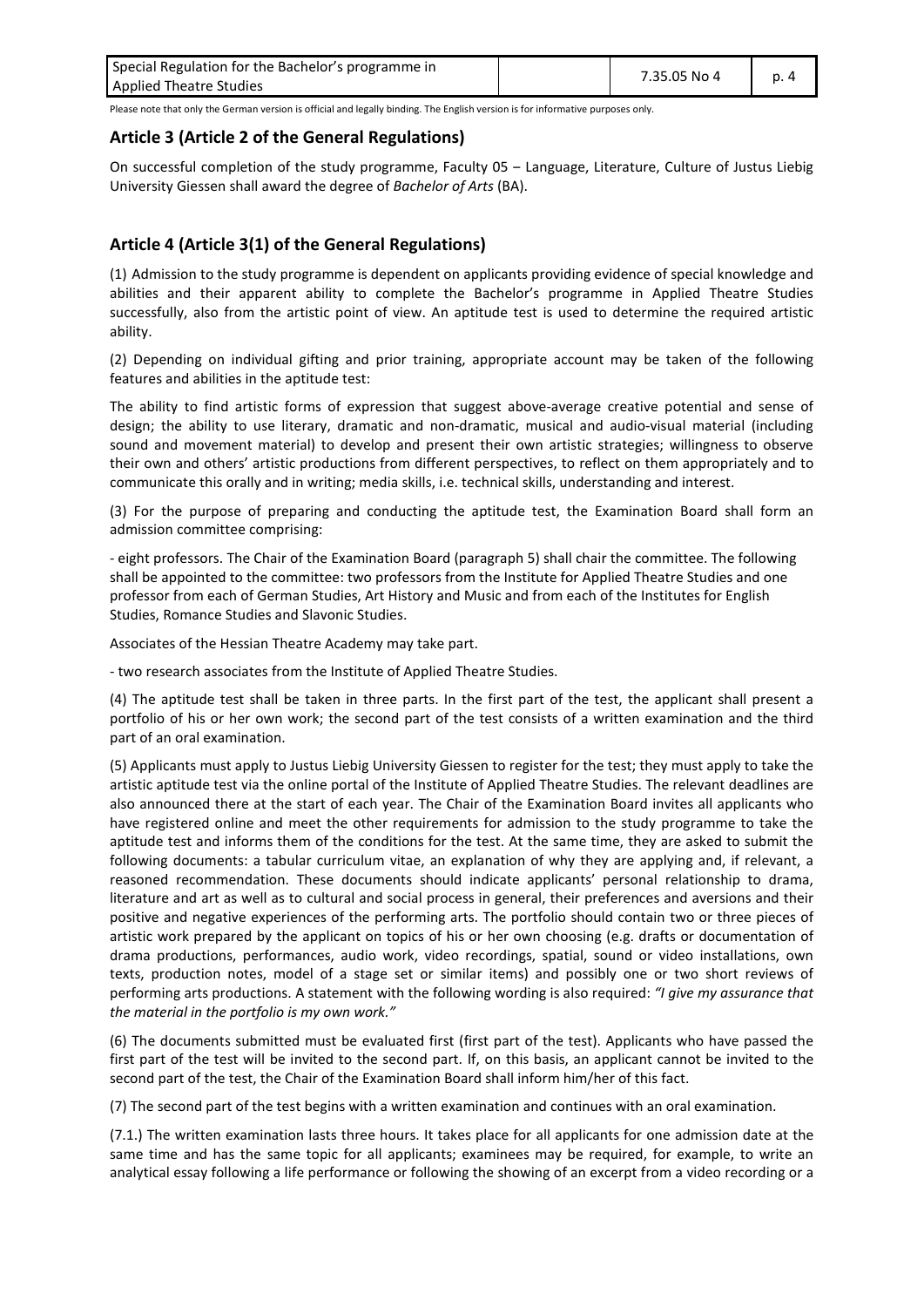| Special Regulation for the Bachelor's programme in | 7.35.05 No 4 | p. 5 |  |
|----------------------------------------------------|--------------|------|--|
| <b>Applied Theatre Studies</b>                     |              |      |  |

film. Applicants who pass the written examination shall be invited to the oral examination. Paragraph 6, third sentence, shall apply accordingly.

(7.2.) The oral examination is conducted as an individual examination. The examination generally lasts half an hour. The oral examination is used to obtain additional information about the applicant practical and subjectrelated suitability.

(8) The documents pursuant to paragraph 5, third sentence, and the written examination pursuant to paragraph 7.1 must be evaluated by two members of the admission committee. If one member marks the documents pursuant to paragraph 5, third sentence, as "fail" but the other member gives them a "pass", the admission committee must decide on the final evaluation; the same applies if one member marks the written examination as "fail" but the other gives it a "pass". The oral examination is conducted under the guidance of the chair of the admission committee, with two other members of the admission committee having voting rights; the other members of the admission committee may take part in the oral examination in an advisory capacity. The oral examiners with voting rights shall decide immediately at the end of the oral examination whether evidence has been given of the required artistic gifting; they take account of the results of all parts of the examination in their decision.

(9) Evidence of the necessary artistic ability is deemed to have been provided if the applicant's documents (paragraph 5, third sentence) have been awarded a "pass", a pass has been awarded for the written examination and the oral examiners conclude the oral examination by awarding an overall "pass".

(10) If those examiners assess the oral examination overall as "failed", paragraph 6, third sentence, shall apply accordingly.

(11) A written record of the examination must be made. It must contain the key formalities and indicate the basis for the relevant decision.

(12) The test may be repeated once. It must be repeated if more than three years have elapsed between the determination of the artistic gifting and the start of the applicant's studies. If the studies are started later than in the winter semester following the test, applicants must complete the online registration that forms part of the application process again.

<span id="page-4-0"></span>(13) The admission requirements are stipulated in Annex 4.

## **Article 5 (Article 5(1) of the General Regulations)**

<span id="page-4-1"></span>The modules are described in Annex 2.

## **Article 6 (Article 6 of the General Regulations)**

(1) The Bachelor's study programme is worth a total of 180 credit points.

(2) The BA programme in Applied Theatre Studies consists of 19 modules including the thesis module and interdisciplinary skills. The modules comprise:

- 8 compulsory modules in Applied Theatre Studies;
- 4 compulsory elective modules in Applied Theatre Studies, three of which must be chosen; one module can be doubly allocated;
- 5 modules from the participating subjects.
- the thesis module, which must be written on Applied Theatre Studies;
- the Interdisciplinary Skills Module. For the purpose of training interdisciplinary skills, students must obtain 10 credit points from freely chosen university courses in Interdisciplinary Skills.

(3) The BA thesis must be written on Applied Theatre Studies; the thesis module is worth 10 credit points.

(4) For the purpose of training interdisciplinary skills, students must obtain 10 credit points from freely chosen university courses in Interdisciplinary Skills.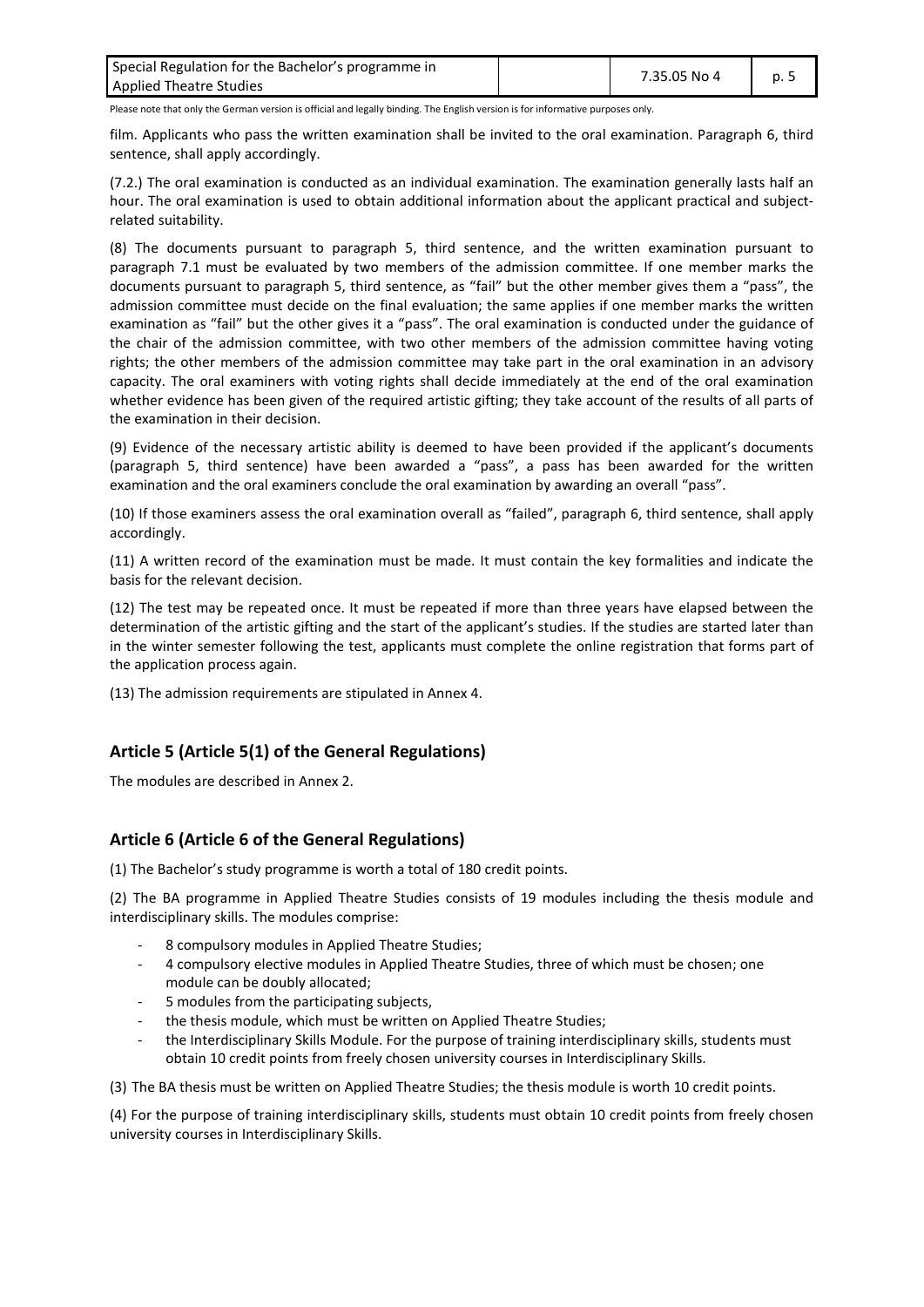| Special Regulation for the Bachelor's programme in | 7.35.05 No 4 | p. 6 |  |
|----------------------------------------------------|--------------|------|--|
| <b>Applied Theatre Studies</b>                     |              |      |  |

#### <span id="page-5-0"></span>**Article 6a (Article 7 of the General Regulations)**

(1) Admission to the module examination is conditional upon full attendance at all tuition sessions and courses planned and conducting during any one semester. This rule does not apply to lectures.

(2) Non-attendance at up to three tuition sessions does not affect entitlement to be admitted to the examination.

(3) If more than three and up to half the number of tuition sessions planned and conducted during any one semester are missed, compensatory achievements for each additional missed session must be used to maintain the entitlement to be admitted to the examination. The teaching staff shall determine the type and scope of the compensatory achievements.

(4) Students are admitted to the examination before the end of the semester tuition period in accordance with the rules in paragraphs 1-3.

#### <span id="page-5-1"></span>**Article 7 (Article 9 of the General Regulations)**

(1) Students of Applied Theatre Studies must complete a professional and employment-oriented practical placement, which takes the form of a work experience module.

(2) The work experience module lasts at least four weeks. Further details are stipulated in the Work Experience Regulation (Annex 3).

## <span id="page-5-2"></span>**Article 8 (Article 10(1) of the General Regulations)**

(1) The type of examination (during or at the end of a module) is, in each case, specified in the subject module descriptions.

(2) The grading procedure is stipulated in the subject module descriptions. The examination performance shall be evaluated in accordance with Articles 28 and 29 of the General Regulations.

(3) If the module examination comprises all intra-module examinations or a combination of intra-module examinations and a final module examination and if the overall result is a fail, students are required to take a compensatory examination, whose scope and duration must be equal to the failed parts of the module examination. In such cases, the overall grade is compiled from the result of the compensatory examination instead of the failed examination parts and from the parts passed. If the overall grade is not at least "Sufficient/Ausreichend", the module examination is considered to have been failed. If the result of the compensatory examination also leads to the module being failed, a repeat examination may be taken. The content and quality of the repeat examination must be in line with the scope of the entire module.

## <span id="page-5-3"></span>**Article 9 (Article 10(3) and Article 25(1) of the General Regulations)**

(1) Examinations may take the form of written examinations, oral examinations, independent written work, presentations of research papers, written seminar papers, short papers, independent achievements in a drama project, test examples (achievements in a practical course) festival reports, work experience reports, practical discussion, written records, essays and presentations.

The course tutor shall be responsible for determining the exact presentational structure of the written, practical and artistic work. At the start of the course, he or she shall provide information about the relevant types of examination and the time frame for completion of the task or examination. If the module description refers to alternative examination forms, the lecturer shall determine the type of examination at the start of the course. For compensatory and repeat examinations, notification is given of the examination date at the same time as the type of examination is set.

(2) A written examination shall last at least 60 minutes and no longer than 120 minutes.

(3) An oral examination shall last at least 15 minutes and no more than 30 minutes. Two or more candidates up to a maximum of four may submit a joint written application for a group examination to the Examination Board. The group examination shall last at least 15 minutes and no more than 30 minutes per examinee.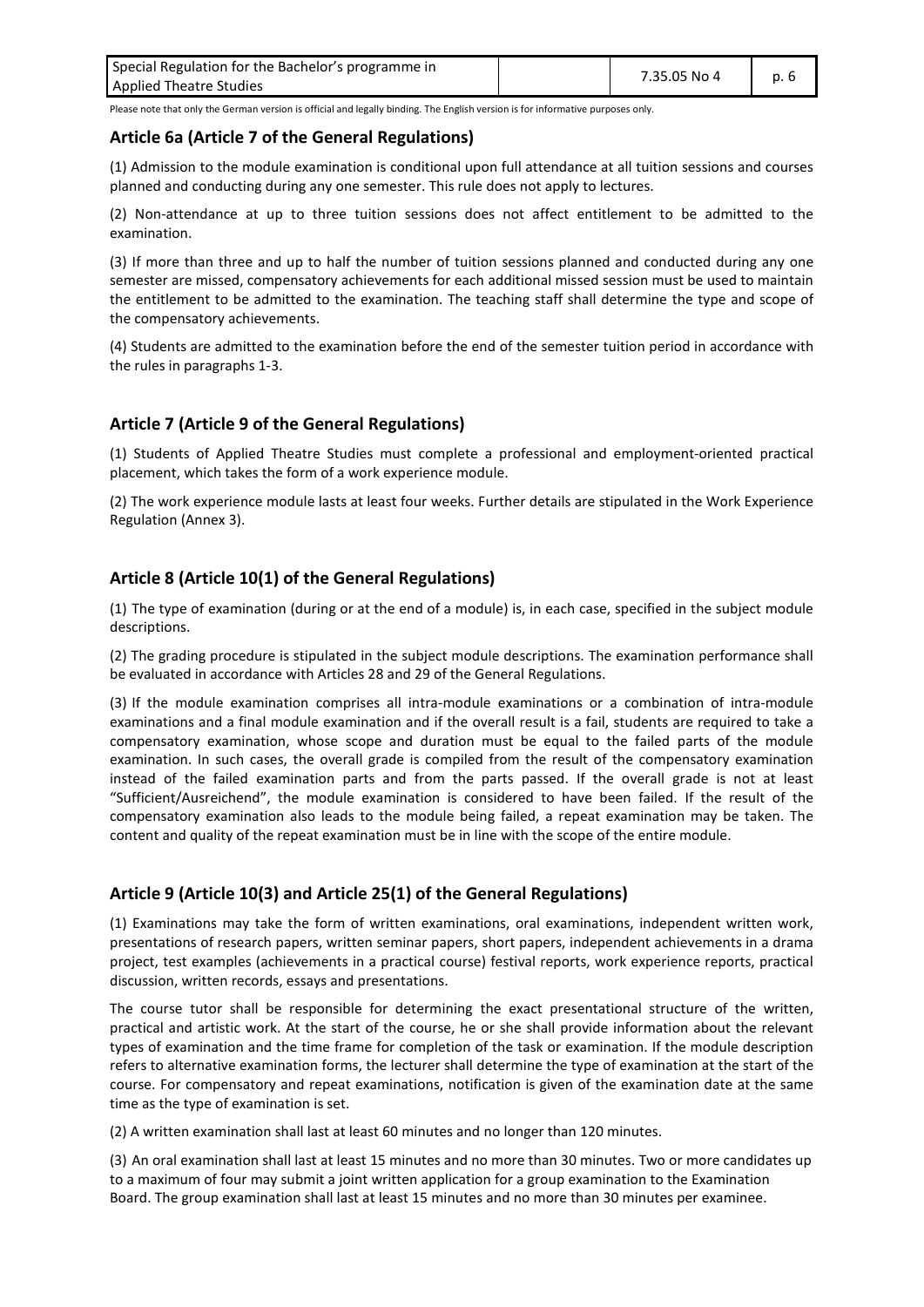| Special Regulation for the Bachelor's programme in | 7.35.05 No 4 | $D_{\cdot}$ . |  |
|----------------------------------------------------|--------------|---------------|--|
| <b>Applied Theatre Studies</b>                     |              |               |  |

(4) A piece of independent written work consists of the written development of a topic from the material covered in one module. The final date for submitting a piece of independent work is eight weeks from the end of the lecture period. For good cause, the piece of independent written work may be submitted no later than at the end of the semester following the semester in which the course took place. The module coordinator shall decide whether the reason given is recognised.

(5) A seminar paper shall last at least 30 minutes and no more than 45 minutes. The research paper summarises the central theses in the seminar paper.

(6) The written seminar paper entails giving a presentation and preparing a written paper which takes account of the plenary discussion.

(7) A short paper shall last at least 15 minutes and no more than 30 minutes.

(8) An independent achievement consists of practical artistic performance in a drama project.

(9) Independent artistic achievements comprise an artistic project developed and presented by the students plus written documentation of it.

(10) The test example is an independent practical achievement in a practical course.

(11) Festival and work experience reports must be completed by no later than four weeks after the end of the festival or the work experience.

(12) The practical discussion with the module coordinator is part of the work experience.

(13) Written records summarise the contents discussed in the session to be minuted.

(14) An essay is a freely structured academic position paper that is written as coursework.

(15) A presentation is and oral address on independent artistic or scholarly research findings.

(16) Seminar papers, independent achievements and test examples may be accepted as group work, provided that the contributions of the individual candidates that are to be examined can be clearly identified.

(17) Subject to agreement with a supervising lecturer, two practical courses may be replaced by one piece of independent artistic work.

Subject to agreement with a supervising lecturer, no more than one drama project in one of the compulsory elective modules (BA 09-12) may be replaced by a piece of independent artistic work.

The form of the examinations is stipulated in the relevant module descriptions. The examination performance shall be evaluated in accordance with Articles 28 and 29 of the General Regulations.

#### <span id="page-6-0"></span>**Article 10 (Article 13 of the General Regulations)**

<span id="page-6-1"></span>The study programme may only be started in the winter semester.

## **Article 11 (Article 20(3) of the General Regulations)**

The following documents must be presented when registering for the thesis module:

1. evidence of having passed 10 modules in the Bachelor's study programme, one of which must be module BA 03, BA 04 or BA 05;

2. evidence of having made a first examination attempt in two additional modules in the study programme; a pass does not need to have been achieved in these examination attempts.

#### <span id="page-6-2"></span>**Article 12 (Article 23(1), first sentence, of the General Regulations)**

Students are automatically registered for the module examinations when they register for that module.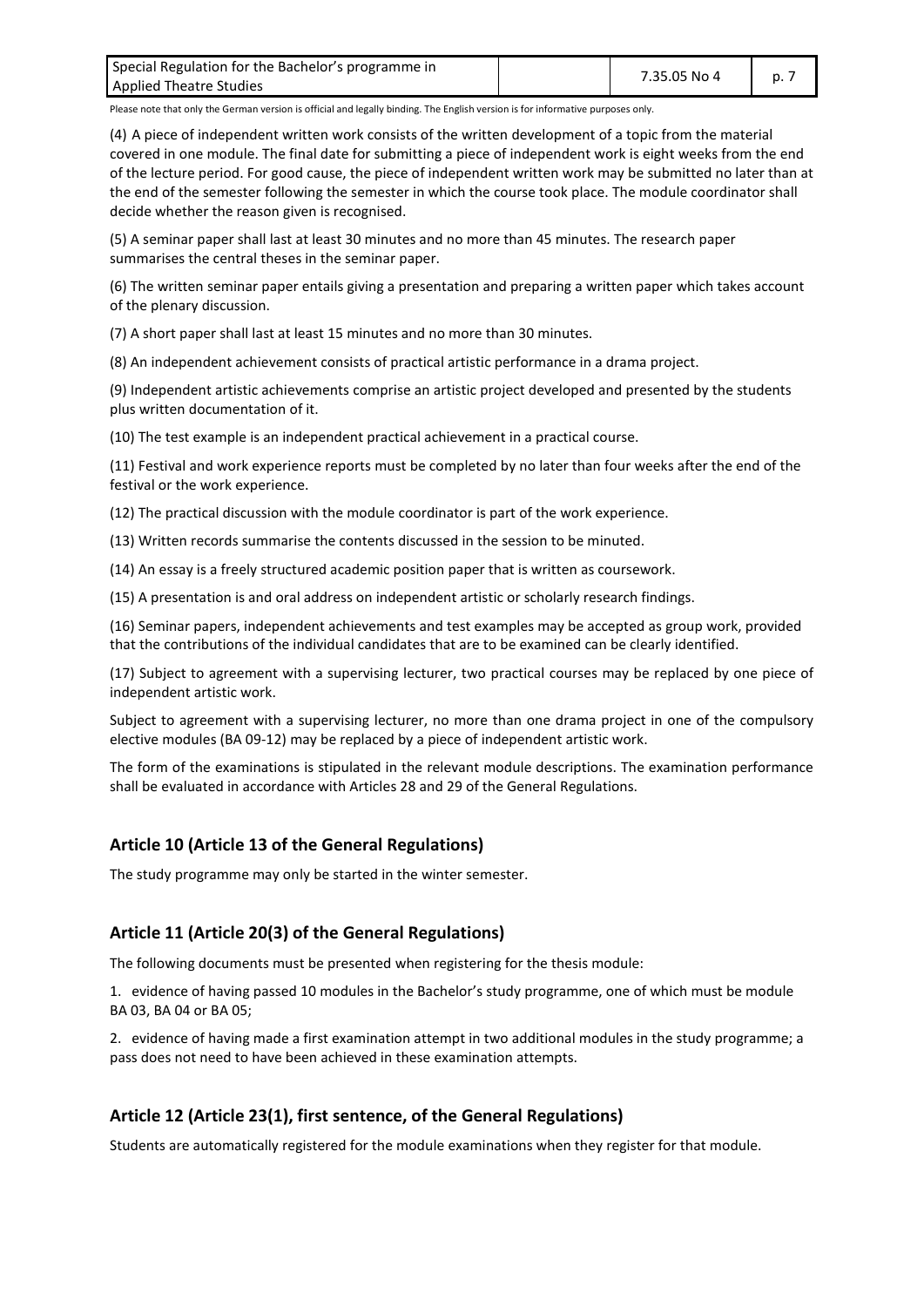| Special Regulation for the Bachelor's programme in | 7.35.05 No 4 | p. 8 |  |
|----------------------------------------------------|--------------|------|--|
| <b>Applied Theatre Studies</b>                     |              |      |  |

#### <span id="page-7-0"></span>**Article 13 (Article 25(1) of the General Regulations)**

Examinations may take the form of written examinations, oral examinations, independent written work, presentations of research papers, short papers, independent achievements in a drama project, test examples, festival reports, work experience reports and practical discussions. Subject to agreement with the module coordinator, no more than one of the independent achievements in a drama project may be replaced by a piece of independent artistic work. The form of the examinations is stipulated in the relevant module descriptions.

## <span id="page-7-1"></span>**Article 14 (Article 26(2) of the General Regulations)**

The final thesis should show that candidates are able to complete independent scholarly work on a drama, theatre or media topic using tools and methods from their subject area.

Subject to agreement with the examiners, the thesis may be written a language other than German if the corresponding evaluation can be provided.

## <span id="page-7-2"></span>**Article 15 (Article 26(5) of the General Regulations)**

The time allowed for writing the Bachelor's thesis is generally three months. For good cause, the Examination Board may extend the time allowance by up to four weeks. The topic of the Bachelor's thesis shall be issued by the Examination Board in consultation with the examiner. Students must register for the thesis module by no later than the first week of lectures in the semester in which the thesis module is to be concluded. Examination candidates may only choose an examiner with whom they have successfully completed a *HA* seminar or a drama project before registering for the thesis module (documentary evidence required).

## <span id="page-7-3"></span>**Article 16 (Article 26(6) of the General Regulations)**

The Bachelor's thesis topic may be rejected once up to six weeks following its issue, with a factual reason being given in writing. Following rejection, a new topic shall be issued immediately and may not be rejected.

#### <span id="page-7-4"></span>**Article 17 (Article 30(2), second sentence, of the General Regulations)**

Students shall achieve a pass in the final examination if they obtain a pass in all compulsory modules in the programme structure.

#### <span id="page-7-5"></span>**Article 18 (Article 31(1) of the General Regulations)**

The overall grade is calculated from the arithmetic average of the module grades from 14 modules chosen by the student and the thesis model. The grades of no more than one module from the pool of modules in the participating subjects may be chosen not to count. The grade for the BA thesis module is tripled when it is included in the calculation.

#### <span id="page-7-6"></span>**Article 19 (Article 32 of the General Regulations)**

A table of the examination performance shall be drawn up in German and in English for all students and shall contain the titles of the modules, the dates of the examinations, the grades for the module examinations and the title of the Bachelor's thesis.